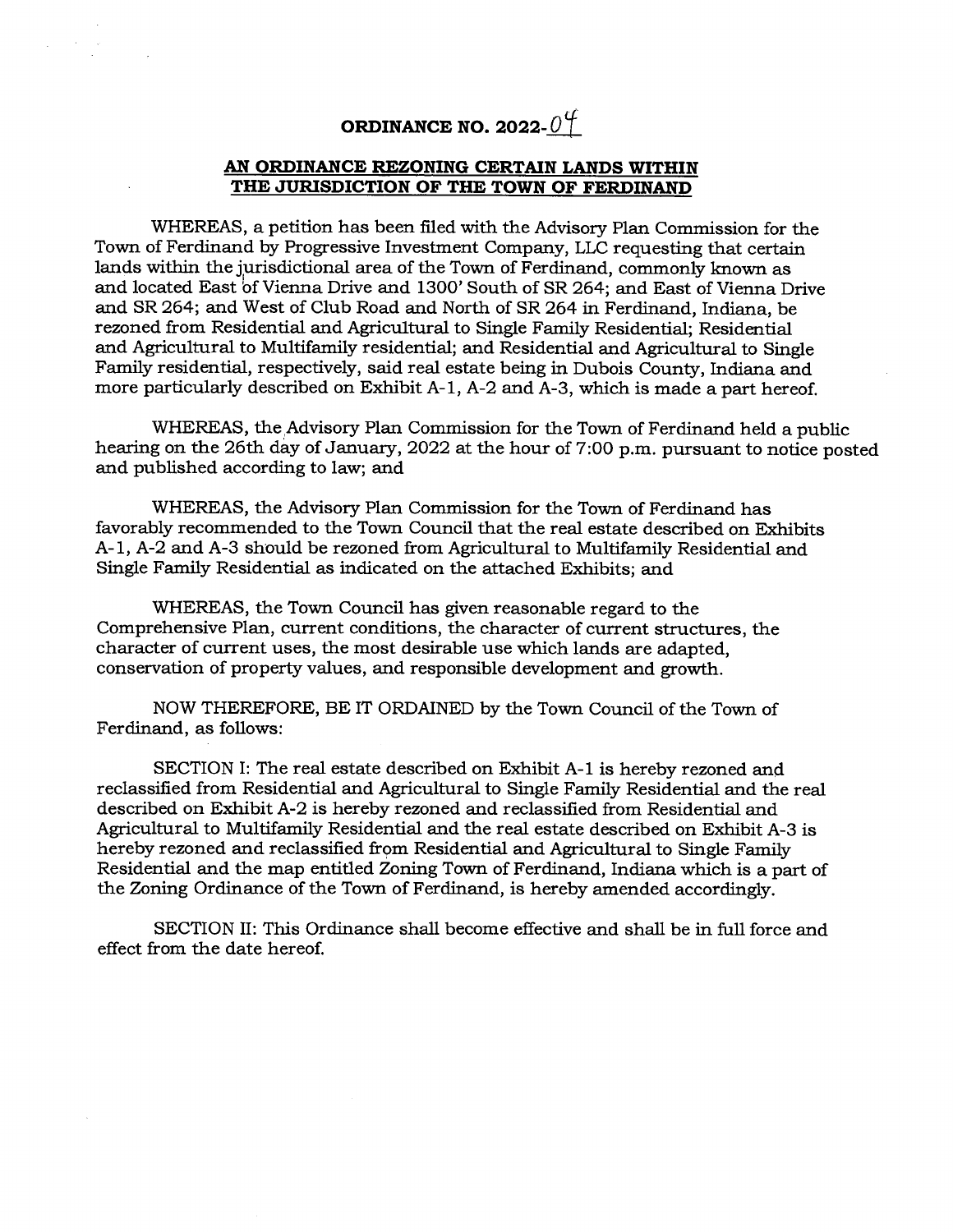PASSED AND ADOPTED BY THE TOWN COUNCIL THE TOWN OF FERDINAND, this  $\frac{15}{5}$  day of *FEBRARRY*, 2022.

TOWN COUNCIL OF THE TOWN OF FERDINAND, INDIANA

 $\mathbf{I}$ 

KENNETH J. SICARD, President

RON WEYER, Member

DEBRA JOHNSON, Member

**ATTEST:** 

TAMARA M. MILLER, Clerk-Treasurer

 $\mathbf i$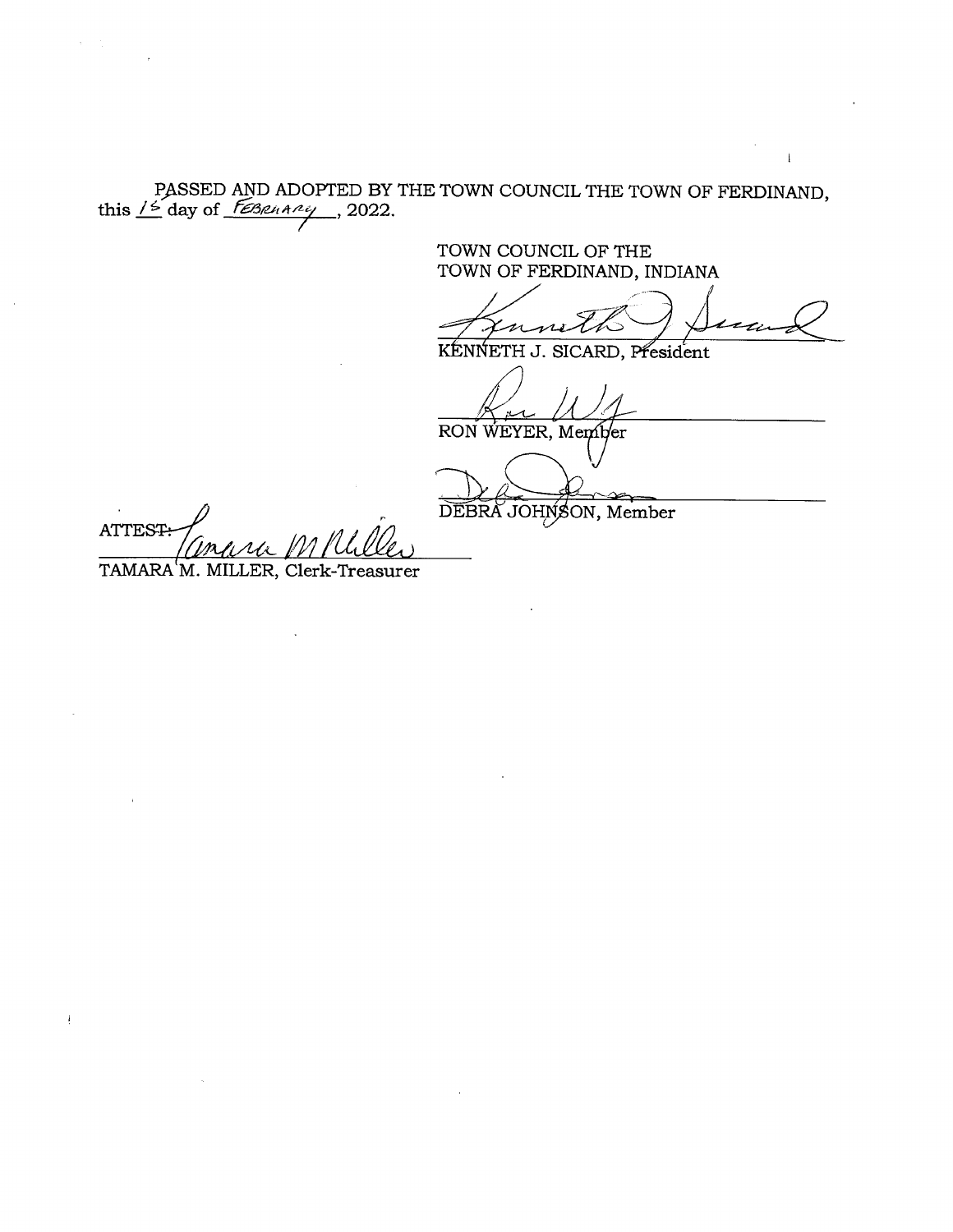# **Rezoninq Description 1**

# **Residential & Agriculture to Residential**

(East of Vienna Drive & 1300' South of SR 264)

Part of the East Half of the Southeast Quarter and part of the West Half of the Southeast Quarter of Section 21, Township 3 South, Range 4 West in Dubois County, Indiana, being more particularly described as follows:

Beginning at the Southeast Corner of the East Half of said Quarter Section, thence along the South line of said Half Quarter Section, South 88 degrees 29 minutes 39 seconds West 1311.31 feet to the Southwest corner of said half quarter section; thence along the West line of said half quarter section, North 00 degrees 38 minutes 36 seconds West 509.94 feet to a point 168 feet south of the Northeast Corner of the South Half of the Southeast Quarter of the Southeast Quarter of said Section; thence perpendicular to the East line of the West half of said Quarter Section South 89 degrees 21 minutes 24 seconds West 42.89 feet to the East line of Krampe's Addition to the Town of Ferdinand, Indiana, as per plat thereof, recorded in Plat Book 5, page 67 in the office of the Recorder of Dubois County, Indiana; thence along said Krampe's Addition, North 09 degrees 10 minutes 52 seconds East 170.23 feet to the North line of said Half Quarter Quarter Section; thence South 88 degrees 15 minutes 52 seconds West 5.16 feet to a point 19 feet West of, as measured perpendicular to, the East line of the West Half of said Quarter Section; thence parallel with the East line thereof, North 00 degrees 38 minutes 36 seconds West 399.03 feet; thence North 89 degrees 21 minutes 24 seconds East 307.77 feet; thence South 10 degrees 17 minutes 43 seconds East 55.35 feet; thence North 84 degrees 04 minutes 13 seconds East 1027.87 feet to the East line of the East Half of said Quarter Section; thence along the East line thereof, South 00 degrees 06 minutes 03 seconds East 1097.05 feet to the point of beginning, containing 32.34 acres more or less.

Being part of a tract of land conveyed to Progressive Investment Company LLC, recorded in Document Number 2021000434 in the office of the Recorder of Dubois County, Indiana.

 $\mathbf{I}$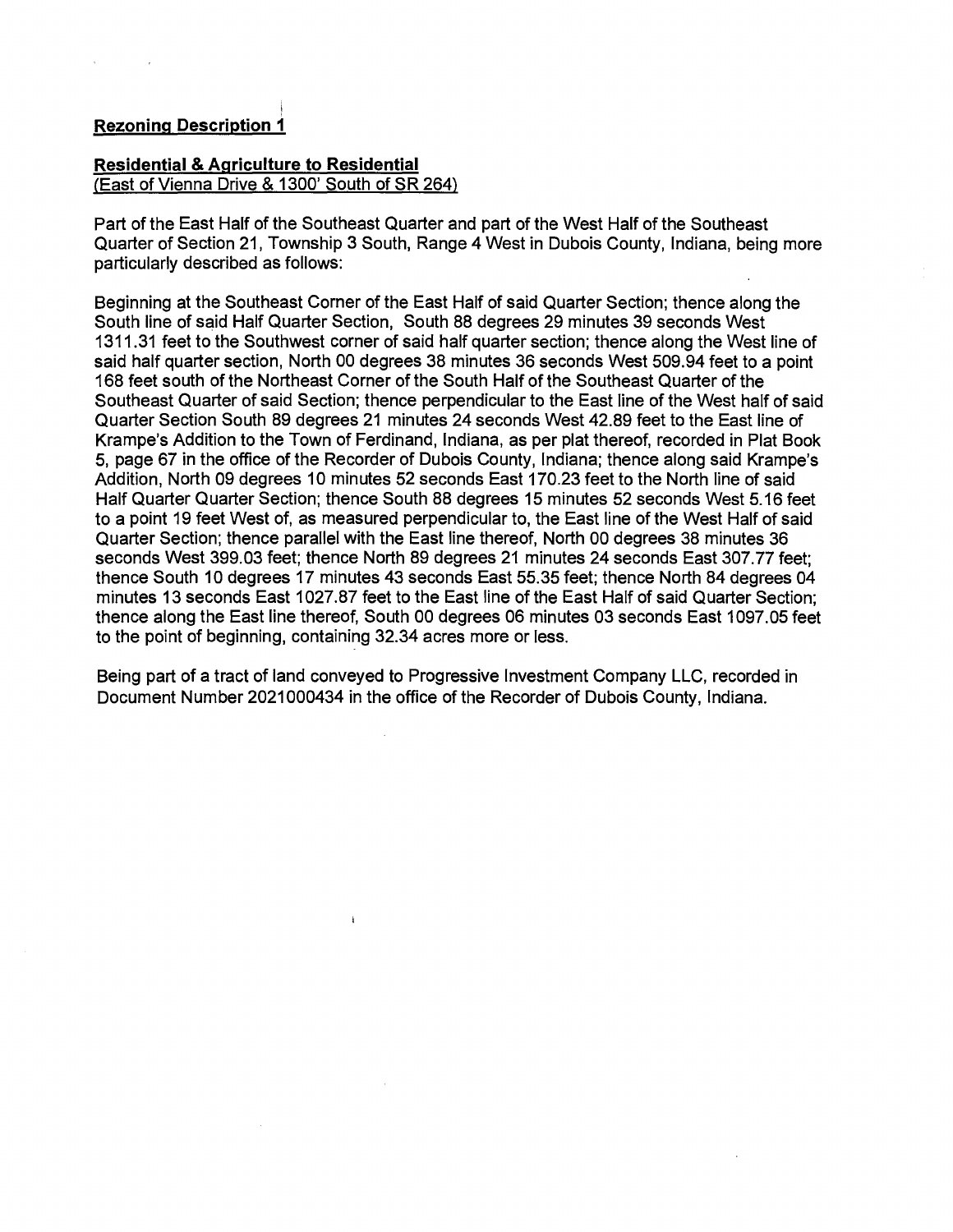#### **Rezoning Description 2**

# **Residential & Agriculture to Multiple Family**

East of Vienna Drive at SR 264

Part of the East Half of the Southeast Quarter and part of the West Half of the Southeast Quarter of Section 21, Township 3 South, Range 4 West in Dubois County, Indiana, being more particularly described as follows:

Commencing at the Southeast Corner of the East Half of said Quarter Section; thence along the East line thereof, North 00 degrees 06 minutes 03 seconds West 1097.05 feet to the **POINT OF BEGINNING;** thence South 84 degrees 04 minutes 13 seconds West 1027.87 feet; thence North 10 degrees 17 minutes 43 seconds West 55.35 feet; thence South 89 degrees 21 minutes 24 seconds West 307.77 feet to a point 19 feet West of the East line of the West half of said Quarter Section; thence parallel with the East lihe thereof, North 00 degrees 38 minutes 36 seconds West 742.77 feet to the extended North right of way line of State Road 264; thence along the extended North right of way line and North right of way line of State Road 264, North 78 degrees 46 minutes 49 seconds East 378.06 feet to the centerline of a Natural Drain; thence along the centerline of a Natural drain the following 2 calls: North 47 degrees 54 minutes 58 seconds West 196.73 feet; thence North 39 degrees 35 minutes 19 seconds West 331.09 feet to the West line of the East Half of said Quarter Section; thence along the West line thereof North 00 degrees 38 minutes 36 seconds West 65.74 feet a point 297 feet South of, as measured perpendicular to, the North line of the East Half of said Quarter Section; thence parallel with the North line thereof, North 88 degrees 10 minutes 24 seconds East 893.52 feet to a point 440 feet West of, as measured perpendicular to, the East Line of the East Half of said Quarter Section; thence parallel with the East line thereof, South 00 degrees 06 minutes 03 seconds East 369.81 feet to the North right of way line of State Road 264; thence along said right of way the following 2 calls: North 78 degrees 46 minutes 49 seconds East 367.87 feet; thence North 75 degrees 55 minutes 04 seconds East 81.45 feet to the East line of the East Half of said Quarter Section; thence along the East line thereof, South 00 degrees 06 minutes 03 seconds East 963.91 feet to the point of beginning, containing 34.48 acres more or less.

Being part of a tract of land conveyed to Progressive Investment Company LLC, recorded in Document Number 2021000434 in the office of the Recorder of Dubois County, Indiana.